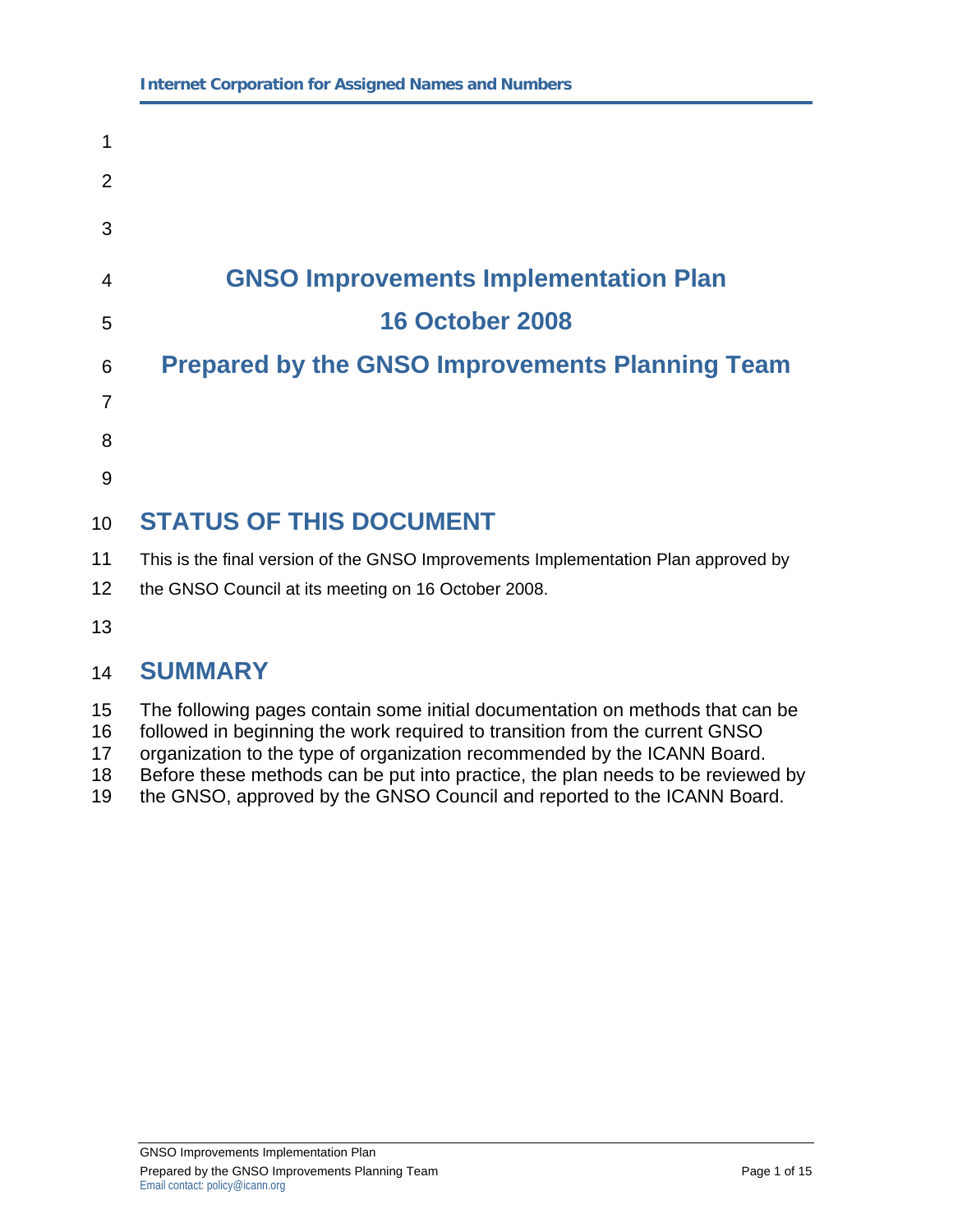| 1<br>$\overline{2}$ | GNSO "IMPROVEMENTS" PROCESS DOCUMENTATION 3 |
|---------------------|---------------------------------------------|
| 3                   |                                             |
| 4<br>5              |                                             |
| 6                   |                                             |
| 7<br>8              |                                             |
| 9                   |                                             |
| 10                  |                                             |
| 11                  |                                             |
| 12                  |                                             |
| 13                  |                                             |
| 14                  |                                             |
| 15                  |                                             |
| 16                  |                                             |
| 17                  |                                             |
| 18                  |                                             |
| 19                  |                                             |
| 20                  |                                             |
| 21                  |                                             |
| 22                  |                                             |
| 23                  |                                             |
| 24                  |                                             |
| 25                  |                                             |
| 26                  |                                             |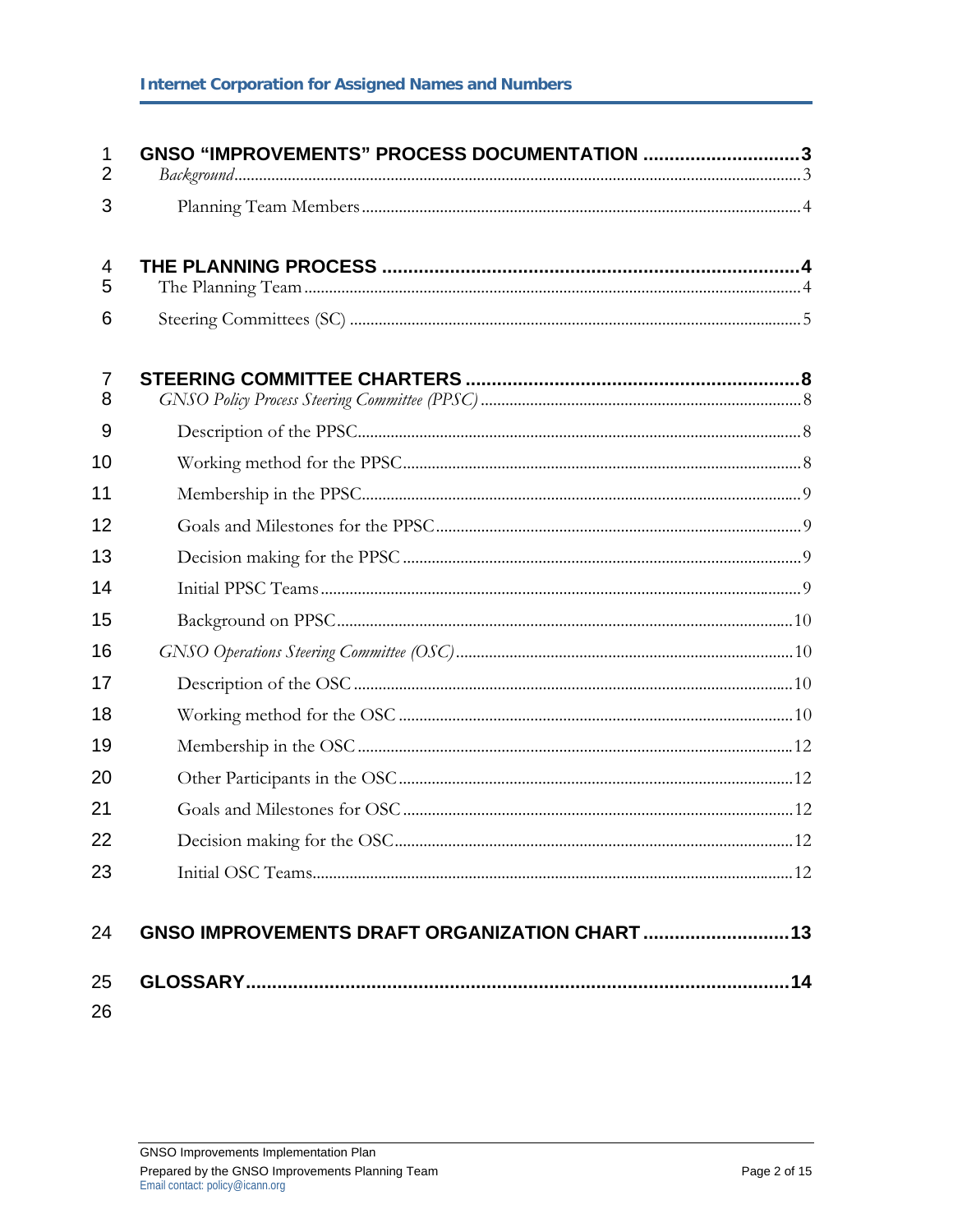## 1 **GNSO "Improvements" process documentation**

- 2 The material in this document, which is a subset of the information that can be 3 found on the GNSO wiki at https://st.icann.org/gnso\_transition/, describes the 4 creation of two committees that would assist in implementing the GNSO reform 5 recommendations. The wiki also contains other information, which is offered as 6 starting material for discussion by these committees, but which is not part of the 7 material being reviewed or submitted for approval in this process.
- 8 The goal is to initiate the actual work of the committees described in this proposal 9 in the Cairo meetings in November 2008.
- 10 This proposal contains the following elements:
- 11 An Overview of the GNSO Improvements Process
- 12 A proposed charter for two committees to make concrete implementation 13 proposals for GNSO change according to the design defined in the Board 14 recommendations:
- 15 15 1) Policy Process Steering Committee to recommend revisions to the 16 PDP process, as well as guidelines for working groups.
- 17 2) Operations Steering Committee to recommend a set of operational 18 **guidelines for the GNSO going forward.**
- 19 A glossary of terms used in the text also is included.

### 20 **Background**

- 21 Board Motions that initiated this work:
- 22 *Resolved (2008.02.15.03), the ICANN Board directs staff to open a public*  23 *comment forum for 30 days on the GNSO Improvements Report, draft a*  24 *detailed implementation plan in consultation with the GNSO, begin*  25 *implementation of the non-contentious recommendations, and return to*  26 *the Board and community for further consideration of the implementation*  27 *plan.*
- 28 Report of the Board Governance Committee GNSO Review Working 29 Group On GNSO Improvements
- 30 · Public Comments
- 31 28 August 2008 ICANN Board Resolutions
- 32 Other Background Information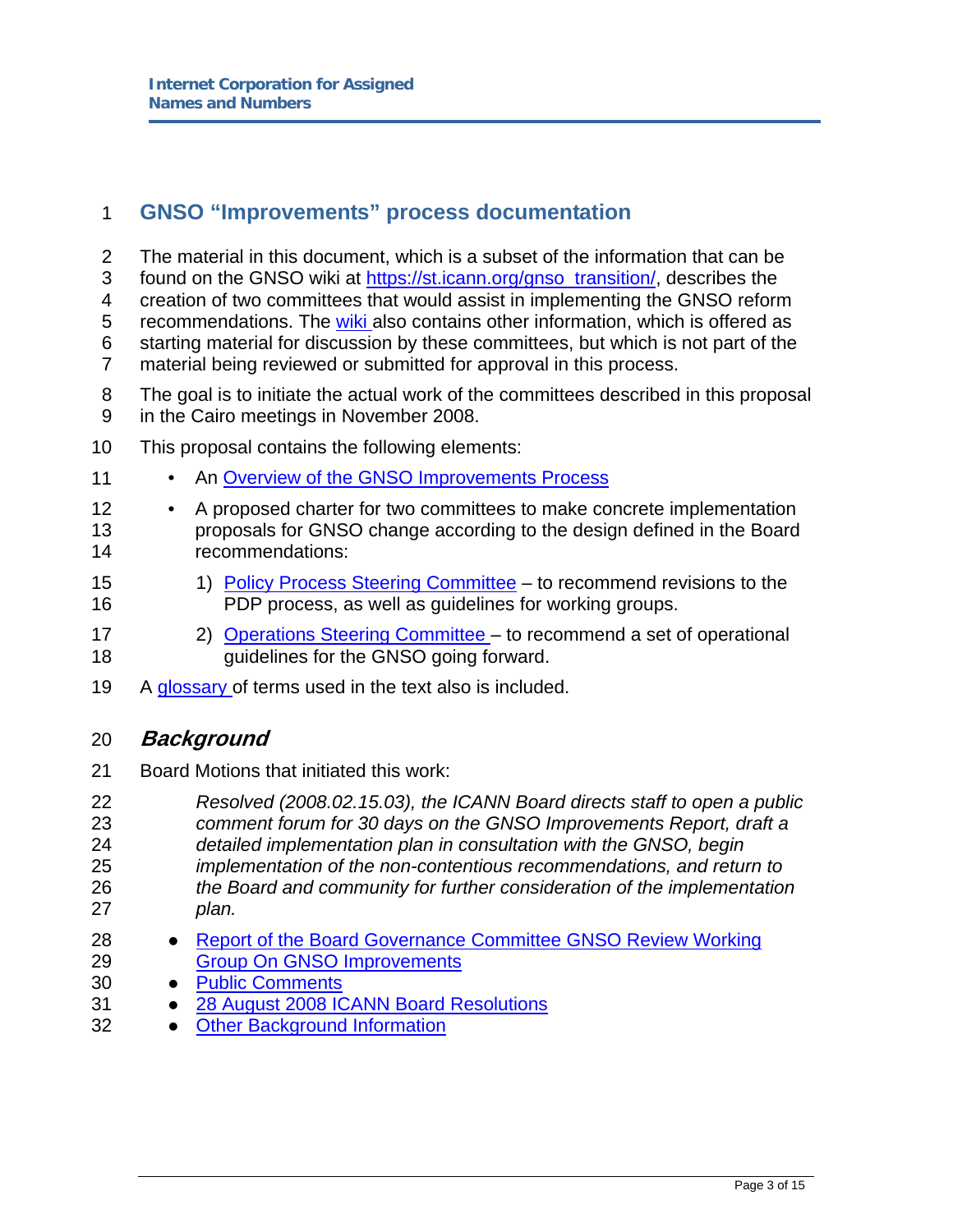#### 1 **Planning Team Members**

2 The members of the Planning Team involved in preparing this information are:

#### 3 GNSO

- 4 Avri Doria (NomCom appointee, GNSO Council chair)
- 5 Chuck Gomes (Registry constituency, GNSO Council vice-chair)
- 6 Olga Cavalli (NomCom Appointee)
- 7 Philip Sheppard /Mike Rodenbaugh (Commercial and Business Users 8 Constituency)
- 9 Robin Gross/Milton Mueller (Non Commercial Users Constituency)
- 10 Ute Decker/Kristina Rosette (Intellectual Property Constituency)
- 11 Wolf-Ulrich Knoben (Internet Service Providers Constituency)
- 12 Tim Ruiz/Jon Nevett (Registrar Constituency)

#### 13 Liaisons

14 • Susan Crawford - liaison from the Board Governance Committee.

#### 15 Policy Staff

- 16 Denise Michel
- 17 Liz Gasster
- 18 Robert Hoggarth
- 19 Ken Bour
- 20 GNSO Secretariat
- 21 Glen De Saint Géry

# 22 **The Planning Process**

#### 23 **The Planning Team**

24 The Planning Team has the following roles: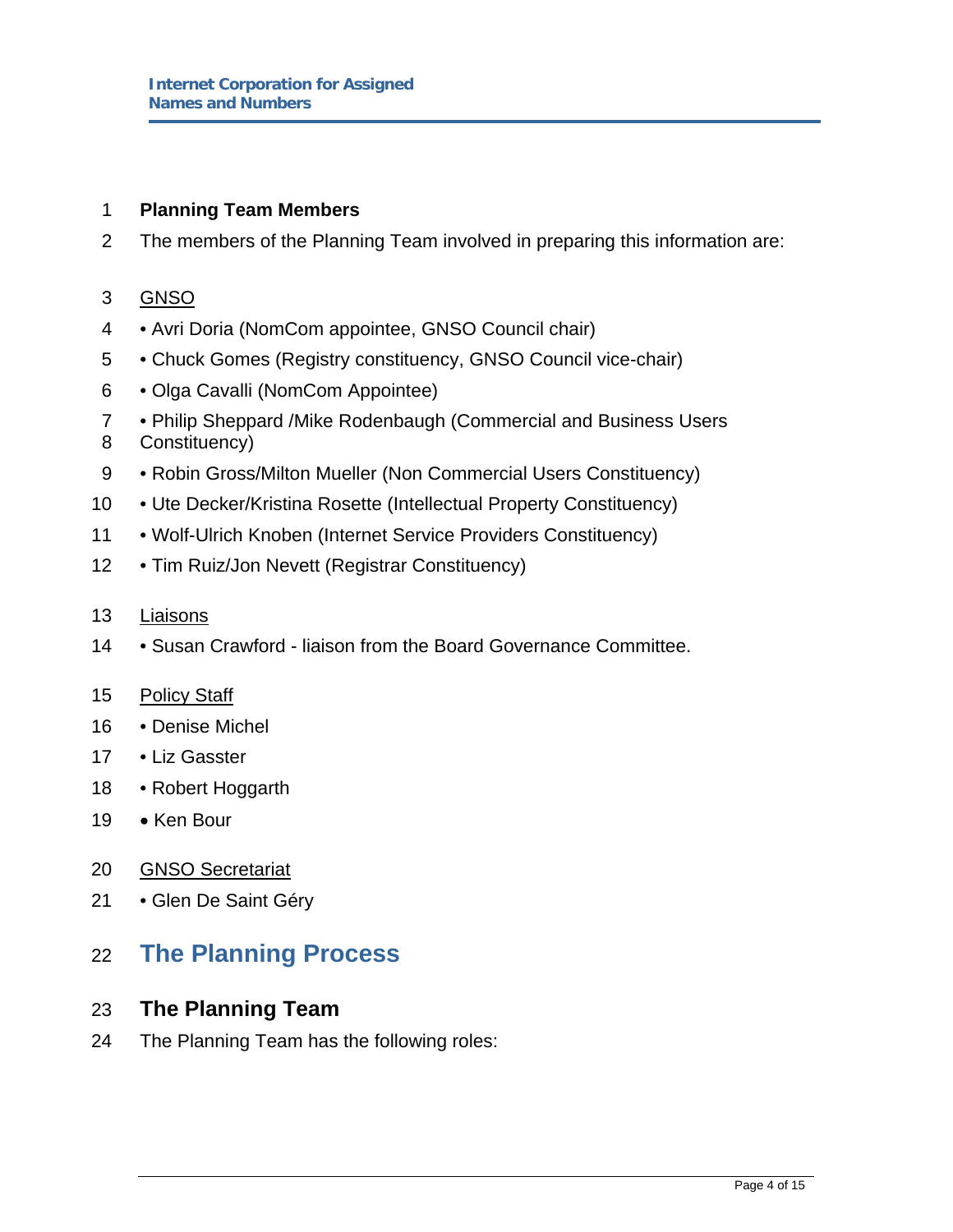- 1 1. To propose a work structure for implementing operational changes 2 recommended by the Board Governance Committee Working Group on 3 GNSO Improvements (BGC WG). This structure will be used to 4 implement all GNSO Improvement recommendations adopted by the 5 Board except for the seating of Councilors in the new bicameral voting 6 structure.
- 7 2. To monitor and report on the progress of the transition, including periodic 8 updates to the GNSO Council and to the ICANN Board. This group will 9 not be assessing policy-related deliverables or outcomes, those 10 deliverables will be forwarded directly to the Council for consideration.
- 11 3. To assist any of the committees, teams or working groups as necessary in 12 their processes.

## 13 **Steering Committees (SC)**

14 From the BGC WG Report:

*The Board has found it useful to establish several committees to focus specific attention on some of its many ongoing responsibilities, such as the Committee on Meetings and the Committee on Conflicts of Interest. The Council may wish to follow this pattern by establishing committees of 4-5 members to guide work in a certain area where focused attention and follow-up are required. The subject just mentioned – benchmarking and trends analysis – might be a candidate for such an approach. Staff and the Council are encouraged to consider other areas where the establishment of smaller committees might be useful. Another area that might be appropriate for management by committee (along with legal and policy staff support) is consideration of conflicts-of-interest issues as they arise.*

26

27 The Planning Team recommends the use of two focused steering committees. It 28 is essential that the steering committees are focused on GNSO or GNSO Council 29 processes and practices and not on gTLD policies, which will be the province of 30 working groups.

- 31 The two steering committees proposed by the Planning Team are:
- 32 **Policy Process Steering Committee**: oversees overall efforts to enhance 33 the Policy Development Process (PDP), including serving as the 34 coordinating body for separate teams tasked with developing proposals for 35 a new Working Group (WG) model and new PDP procedures. This 36 committee will be responsible for making recommendations concerning 37 processes and methods involved in the transition to a WG model and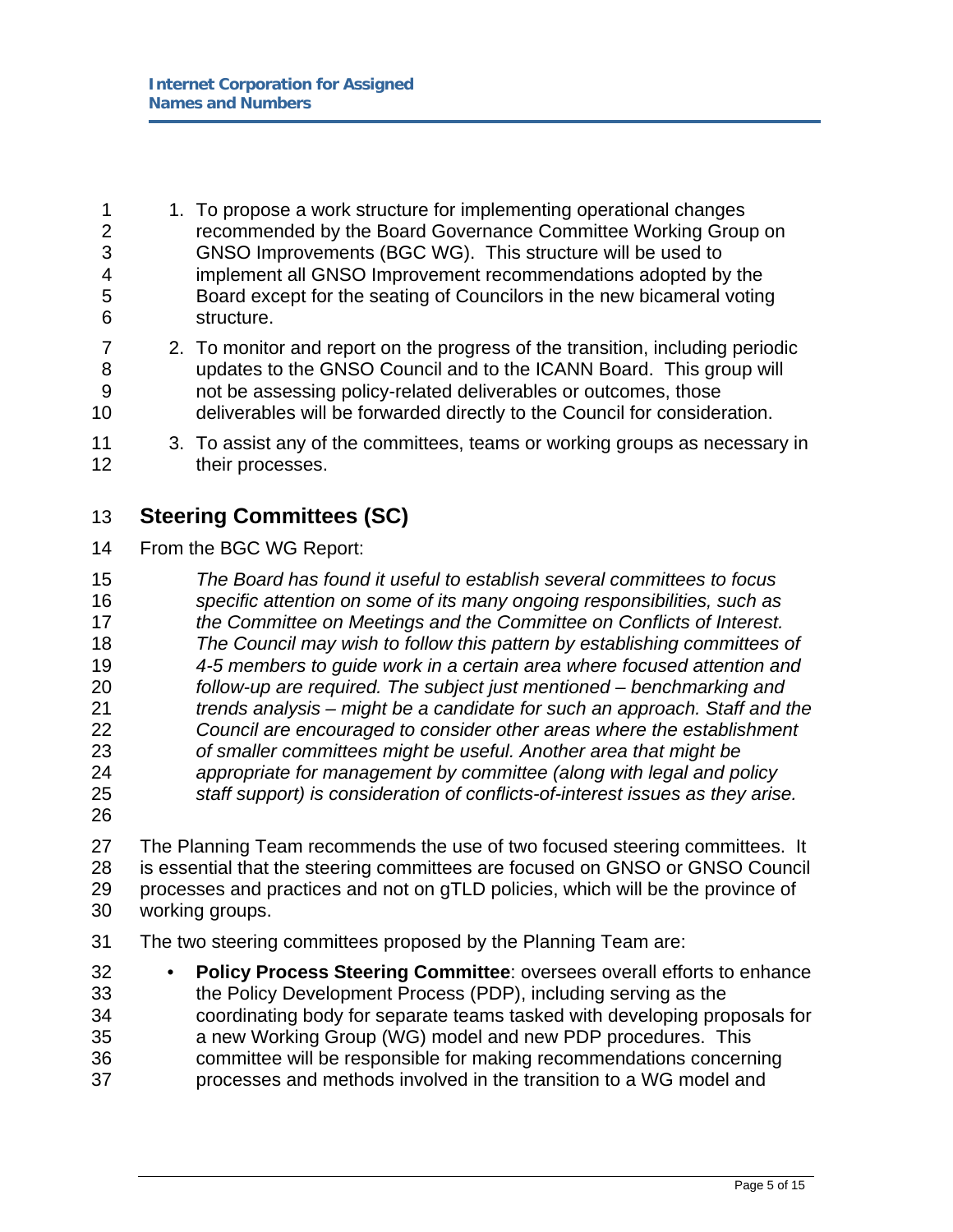1 revisions to the GNSO PDP, which is closely tied to the transition to a WG 2 model. This committee should operate in an inclusive and transparent 3 manner. Membership in the committee and in the work teams should be 4 drawn from both existing and emerging constituencies, as possible.

5 • **Operations Steering Committee**: oversees efforts to enhance the 6 GNSO's structure, constituencies, and communications. This committee 7 should task various work teams to develop proposals to implement 8 recommendations related to these areas and should operate in an 9 inclusive and transparent manner. Membership in the SC and in the work 10 teams should be drawn from both existing and emerging constituencies, 11 as possible.

#### 12 *Adopting, modifying or terminating a Steering Committee*

13 The GNSO Council must adopt the charter that initiates the work of the steering 14 committees. This should be done by a motion for approval of a charter which is 15 duly seconded and which receives a supermajority vote of Council members 16 present. The Council also must approve any material changes that are made to 17 the work items or milestones or committee composition. All such work plans and 18 committee composition decisions, including termination of the steering 19 committees, will be done by a motion within the Council that is duly seconded 20 and which receives a supermajority vote in compliance with the current GNSO 21 Council voting guidelines or at least a sixty (60%) vote of both houses in the 22 recently approved GNSO Council voting system.<sup>1</sup> Neither Steering Committee is 23 intended to be a permanent entity. Their respective charters will expire at the 24 ICANN annual meeting in 2009, unless specifically renewed by the GNSO 25 Council by at least a sixty (60%) vote of both houses in the recently approved 26 GNSO Council voting system.

#### 27 *Membership in Steering Committees*

- 28 It will be the responsibility of the GNSO Council to approve membership of any
- 29 steering committee. Depending on the definition and role of a particular
- 30 committee, suggestions for membership may come from diverse sources, i.e.,
- 31 the GNSO Council, the stakeholder groups, the constituencies, other Supporting
- 32 Organizations or the Advisory Committees, the committees themselves, the

 $\overline{a}$ <sup>1</sup> Any issues related to performance or conduct of individual members of a steering committee should be addressed directly by the steering committee leadership and, if not resolved, should be brought to the Council.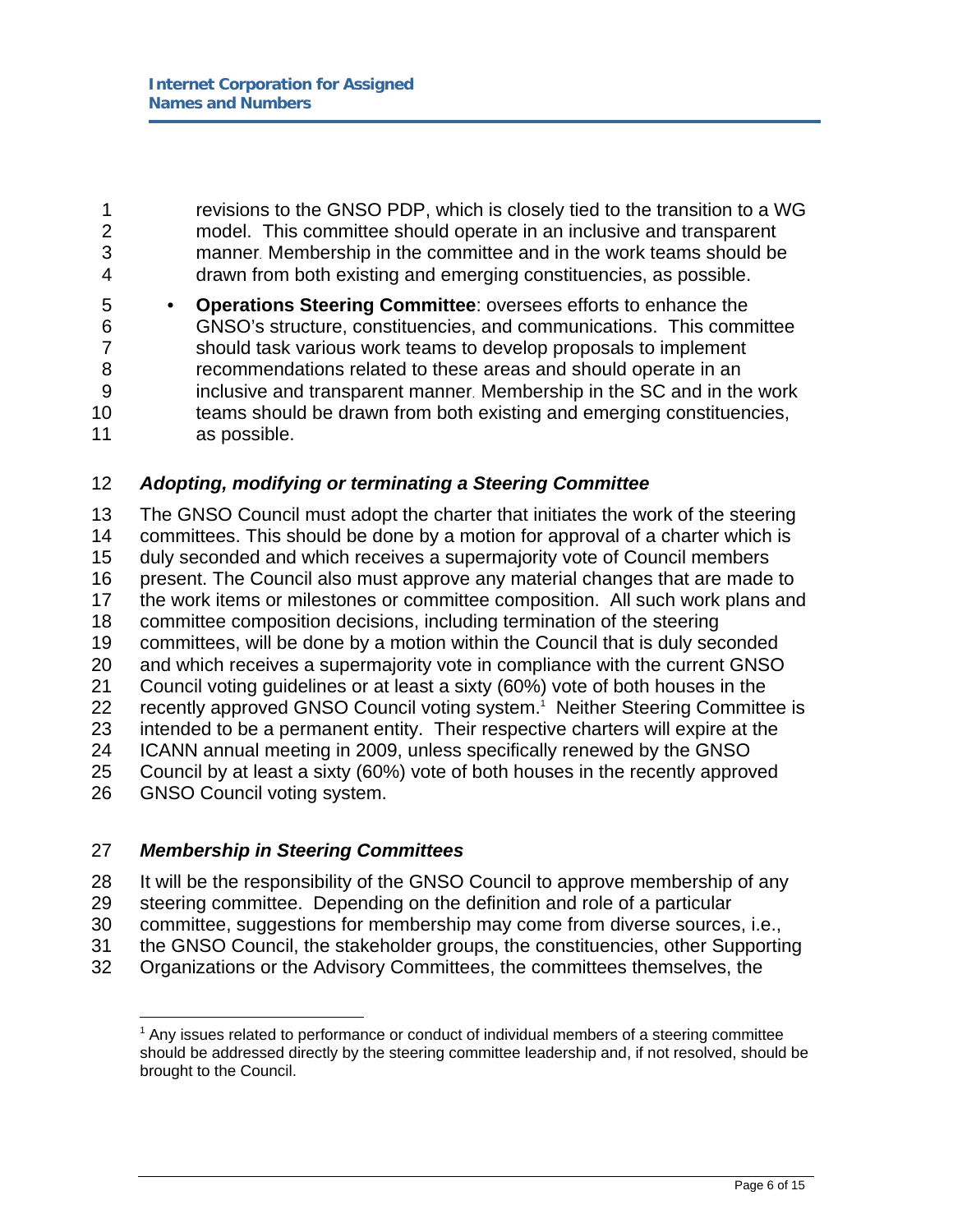1 teams formed by the steering committees, the Board and on occasion the ICANN 2 staff.

#### 3 *How many in a Steering Committee*

4 While the Board recommends that a steering committee be composed of 2-4

5 Council members, it remains to be seen whether this is a workable formula for

6 the GNSO. Certainly in the transition period and perhaps beyond, the

7 constituency structure usually dictates that there be place for at least 6 members

8 and more if the NomCom appointees and liaisons are to be included. During the

9 transition period, an attempt should be made to keep the steering committees

10 small, with 12 members or fewer.

#### 11 *Who can be in a Steering Committee*

12 The Board recommendation seems to indicate that membership in a steering 13 committee should be limited to GNSO Council members. It has been recent 14 Council practice, however, to permit other constituency members to substitute for 15 Council members in task forces and in committees of the whole. In the transition 16 period, membership in the steering committees will permit such substitution from 17 the existing and emerging constituencies or the liaison's SO or AC.

#### 18 *Steering Committee working teams*

19 At the discretion of a majority of the members of a steering committee, a steering 20 committee can create working teams to focus on specific tasks that are part of 21 the chartered work plan of the committee. Any such teams should have a 22 specific charter and should report their results to the steering committee. It 23 would be the job of the steering committee to coordinate the work of any such 24 teams and to present the GNSO Council with well formed proposals that take into 25 account the work of any of the relevant teams. Steering committees will have to 26 balance between the necessity of bringing enough people to the table to do the 27 work without straining a few volunteers and the scalability and complexity of the 28 team structure they create.

#### 29 *Transparency for Steering Committee and their teams*

30 All work done in a Steering Committee or in one of its teams must be made

31 public. For this purpose, publicly viewable wikis or other group collaboration

32 tools, mailing lists with public archives and meeting minutes should be available.

33 All formal meetings must be either recorded or transcribed, with the recording or

34 transcript made public within a reasonable time frame.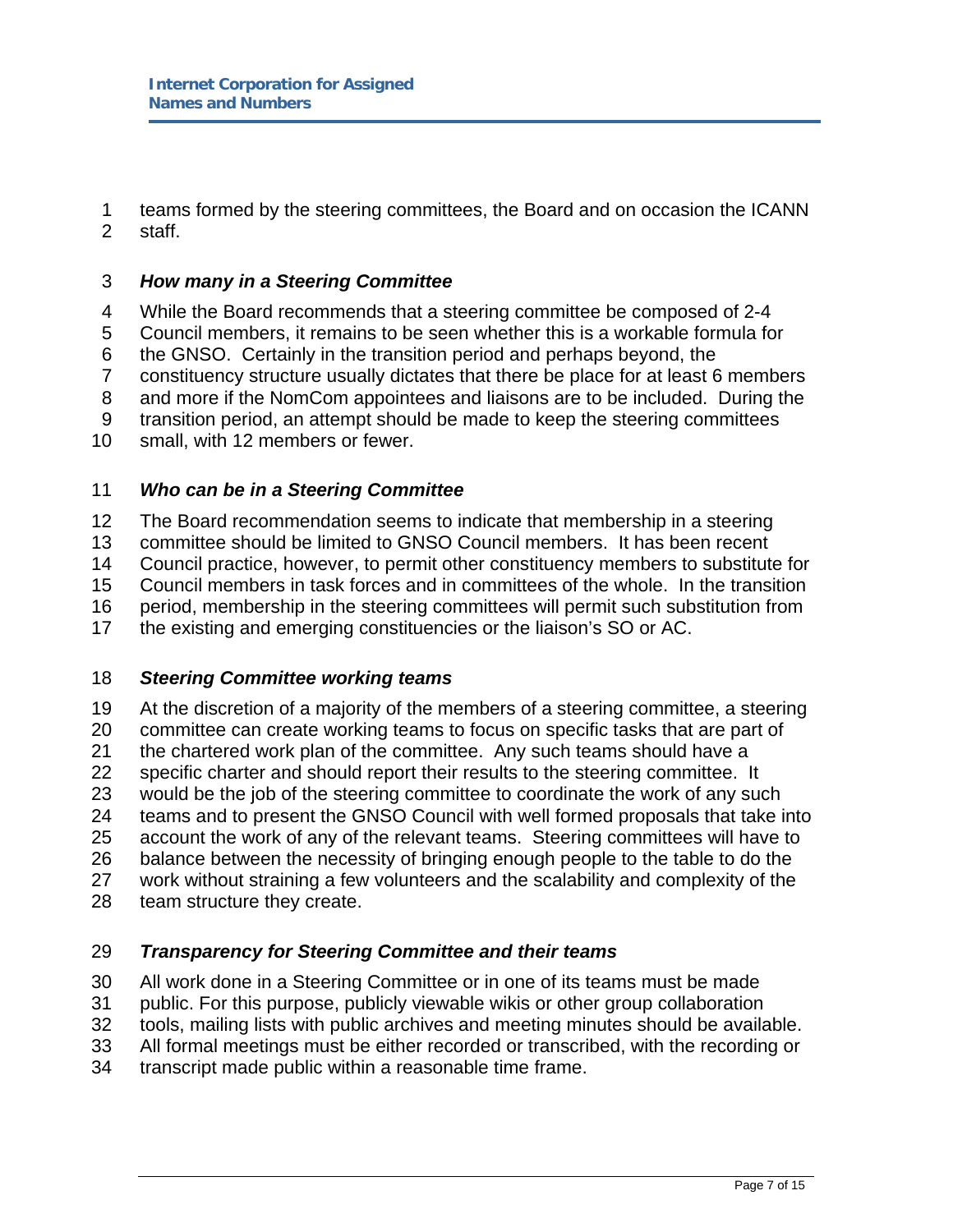#### 1 *Start Date for Steering Committees*

2 The initial steering committees should begin forming as soon as possible after 3 Council approval of this implementation plan. Interim Chair duties can be 4 assumed by the GNSO Council Chair or Vice Chair followed by appointments of 5 constituency representatives and assignment of Staff support. The first steering 6 committee meetings should be scheduled as soon as practicable after Council 7 approval. 8

## 9 **Steering Committee Charters**

# 10 **GNSO Policy Process Steering Committee (PPSC)**

#### 11 **Description of the PPSC**

12 The PPSC will be responsible for reviewing processes used within the GNSO for 13 developing policy and recommending any changes. The BGC WG report 14 contains recommendations for substantial changes to the processes used by the 15 GNSO for developing policy. The immediate goal of PPSC will be to initiate the 16 process for developing recommendations for process changes needed to meet 17 the suggestions in the BGC WG report. Once the first set of changes has been 18 implemented, the PPSC will be responsible for reviewing the functioning of the 19 new processes and for recommending any necessary further changes. One 20 example of such continuing work would be the review of the post delivery reports 21 of working groups that was suggested in the BGC WG report. 22 The PPSC also will have other duties as assigned by the GNSO Council. Future

- 23 work might include establishing guidelines for the practice of drafting teams as 24 used in the GNSO Council and other ad-hoc mechanisms that might be used by
- 25 the Council, as well as establishing guidelines for the interactions between the
- 26 volunteers of the GNSO and its Council and the ICANN policy staff.

#### 27 **Working method for the PPSC**

- 28 The PPSC will be comprised of a minimum of two separate teams, one tasked
- 29 with developing a proposal for a new WG model (WG Team) and the other a new
- 30 policy development process (PDP Team). The PPSC will serve as the
- 31 coordinating body for these separate teams.
- 32 The PPSC will be responsible for combining the results into a proposal to the
- 33 Council that includes the guidelines for the working groups and the suggested
- 34 bylaws changes for the PDP process.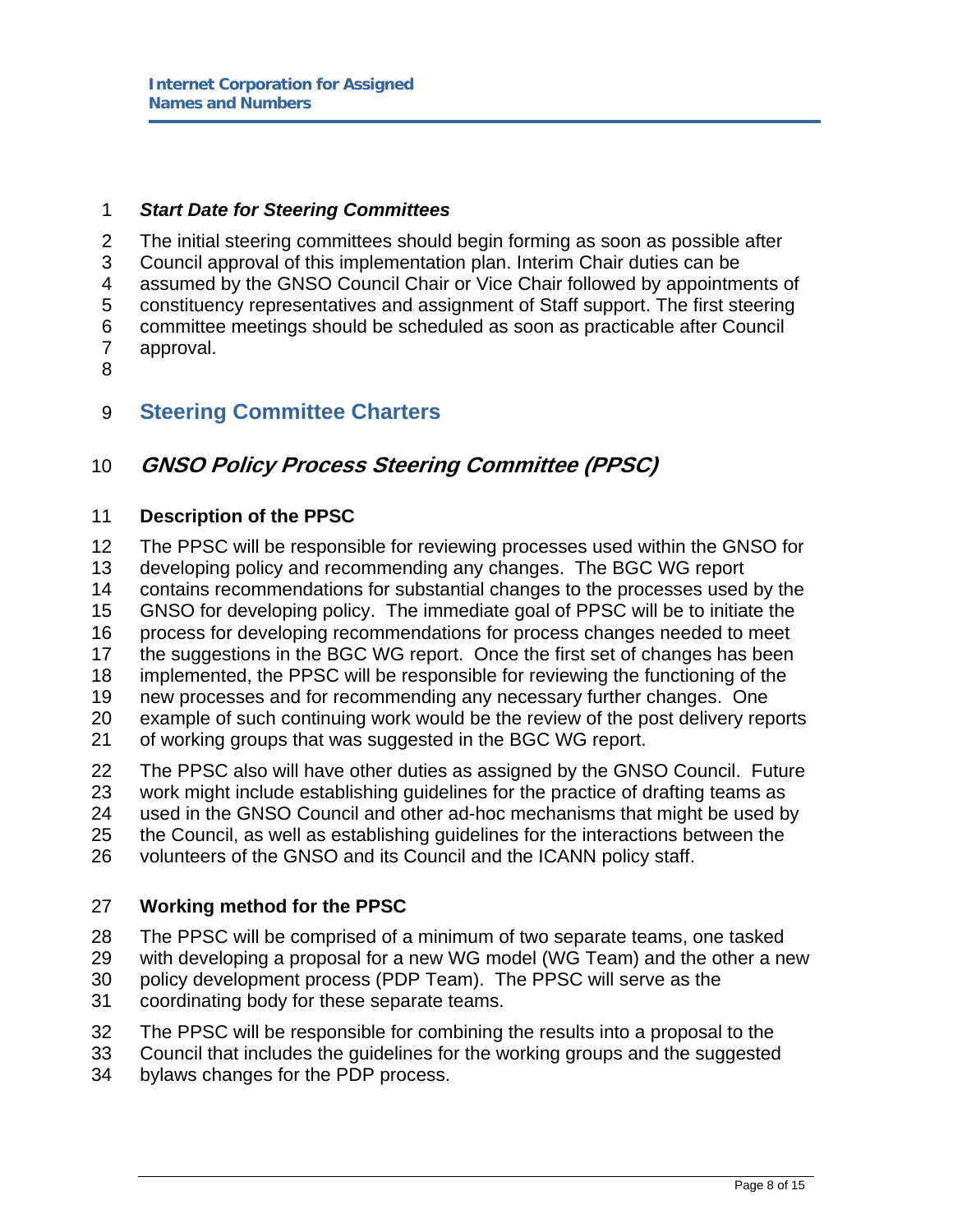- 1 The PPSC also may consider whether any of the activities called for in the
- 2 recommendations lend themselves to being addressed through the
- 3 establishment of a special team.

#### 4 **Membership in the PPSC**

- 5 Initially, the PPSC will be comprised of the following members:
- 6 GNSO council chair and/or vice chair
- 7 1 representative from each constituency (need not be a Council member)
- 8 1 Nominating Committee appointee to the GNSO
- 9 Other Participants in the PPSC
- 10 Liaison or an appointed representative from ALAC and the GAC
- 11 GNSO secretariat
- 12 1 ICANN policy staff representative

#### 13 **Goals and Milestones for the PPSC**

14 • To be determined by the PPSC and approved by the Council

#### 15 **Decision making for the PPSC**

- 16 Unless otherwise determined by the PPSC members, committee decisions 17 will be made using a "full consensus of the members" process.
- 18 **Initial PPSC Teams**
- 19 · PDP Team
- 20 This team will be responsible for reviewing the existing PDP in the bylaws 21 and recommending changes to the bylaws to the community and council 22 based on an open community WG model for the deliberative process.
- 23 Working Group Team
- 24 This team will be responsible for making recommendations concerning, 25 processes and methods involved for the new WG model, including 26 suggestions for transition to the new model.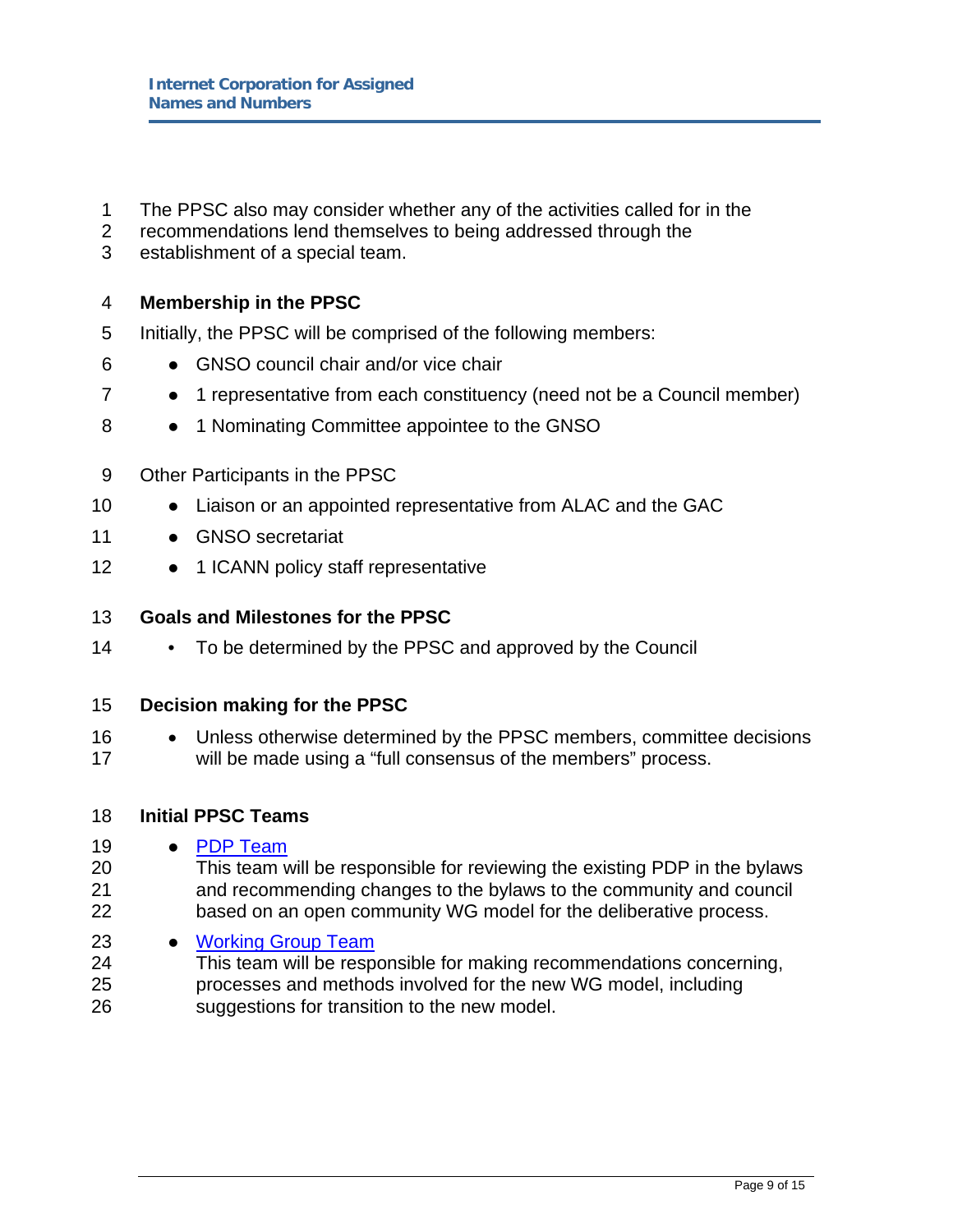#### 1 **Background on PPSC**

- 2 Reference from BGC WG Report on WG
- 3 e Reference from BGC WG Report on PDP
- 4

## 5 **GNSO Operations Steering Committee (OSC)**

#### 6 **Description of the OSC**

7 The OSC will be responsible for coordinating, recommending and reviewing 8 changes to certain operational activities of the GNSO and its constituencies with 9 a view to efficient outcomes. The BGC WG Report on GNSO Improvements 10 makes a number of recommendations in three operational areas, as follows:

- 11 1. GNSO Operations developing any changes needed to the Council's 12 structure and role in response to the Board approved GNSO structure;
- 13 2. Stakeholder Group and Constituency Operations -- outreach efforts to 14 encourage broader participation in stakeholder groups by explaining the 15 added value of ICANN participation to such groups; and enhancing 16 constituencies per the BGC-WG Report;
- 17 3. Communications -- improving communication and coordination with other 18 ICANN structures, including members of the ICANN Board, other 19 Supporting Organizations (SOs) and Advisory Committees (ACs).

20 The immediate goal of the OSC is to develop recommendations to implement 21 operational changes contained in the BGC WG Report. Once recommendations 22 have been implemented, the OSC will be responsible for reviewing and 23 assessing the effectiveness of these new improvements and for recommending 24 further operational enhancements as warranted.

- 25 The OSC also will take on other responsibilities as assigned by the GNSO
- 26 Council. For example, the Council might have the OSC examine how
- 27 constituency support might be further enhanced in the future, identify when new
- 28 training curricula might be called for, or consider how to best align the GNSO
- 29 Council's work with ICANN's strategic plan on an ongoing basis.

#### 30 **Working method for the OSC**

- 31 The OSC could be comprised of three separate teams to take on the work of
- 32 each of the three operational areas described above. The OSC will serve as the
- 33 coordinating body for these separate work teams. There are two reasons to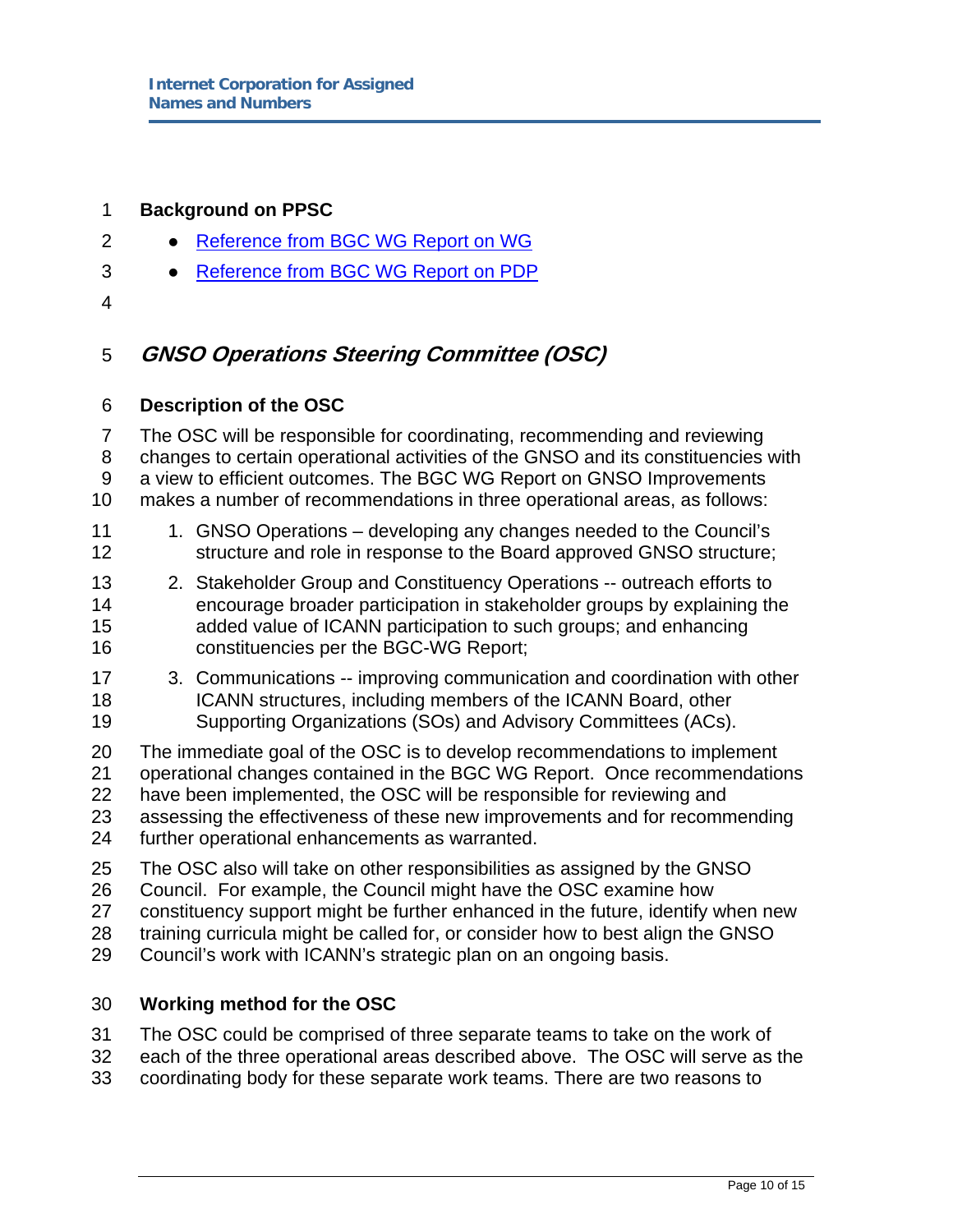| 1<br>$\overline{2}$<br>3<br>4<br>5<br>6<br>$\overline{7}$<br>8<br>9 | establish three teams: 1) recommendations span a significant list of topic areas,<br>and dividing the work into three teams may reduce the volume of work asked of<br>each individual participant; and 2) successful implementation of certain<br>recommendations may benefit from special expertise and experience. For<br>example, those who are active in constituency management will have valuable<br>expertise to help the team responsible for developing consistent and transparent<br>rules of constituency participation. Communications experts may have valuable<br>insights on the best collaborative tools to use in a distributed working<br>environment. |                                                                                                                                                                                                                             |  |
|---------------------------------------------------------------------|--------------------------------------------------------------------------------------------------------------------------------------------------------------------------------------------------------------------------------------------------------------------------------------------------------------------------------------------------------------------------------------------------------------------------------------------------------------------------------------------------------------------------------------------------------------------------------------------------------------------------------------------------------------------------|-----------------------------------------------------------------------------------------------------------------------------------------------------------------------------------------------------------------------------|--|
| 10                                                                  | The OSC work activities could be allocated as follows:                                                                                                                                                                                                                                                                                                                                                                                                                                                                                                                                                                                                                   |                                                                                                                                                                                                                             |  |
| 11<br>12<br>13                                                      | GNSO Operations Team -- Develop a proposal for Council consideration<br>$\bullet$<br>on GNSO operations-related recommendations. Recommendations<br>considered from the BGC WG Report might include:                                                                                                                                                                                                                                                                                                                                                                                                                                                                     |                                                                                                                                                                                                                             |  |
| 14<br>15                                                            | $\bullet$                                                                                                                                                                                                                                                                                                                                                                                                                                                                                                                                                                                                                                                                | Determine what steps are needed to establish the role of the Council<br>as a "strategic manager of the policy process."                                                                                                     |  |
| 16<br>17<br>18<br>19                                                |                                                                                                                                                                                                                                                                                                                                                                                                                                                                                                                                                                                                                                                                          | Define and develop scope and responsibilities of any other standing<br>"committees" as recommended by the BGC WG (those suggested to<br>date: committee to analyze trends; committee to benchmark policy<br>implementation) |  |
| 20                                                                  | $\bullet$                                                                                                                                                                                                                                                                                                                                                                                                                                                                                                                                                                                                                                                                | Develop "Statement of Interest" and "Declaration of Interest" forms.                                                                                                                                                        |  |
| 21<br>22                                                            |                                                                                                                                                                                                                                                                                                                                                                                                                                                                                                                                                                                                                                                                          | Develop curriculum for training Council members, constituents,<br>facilitators and others.                                                                                                                                  |  |
| 23<br>24                                                            | ٠                                                                                                                                                                                                                                                                                                                                                                                                                                                                                                                                                                                                                                                                        | Prepare clear rules for the establishment of new constituencies within<br>stakeholder groups.                                                                                                                               |  |
| 25<br>26                                                            |                                                                                                                                                                                                                                                                                                                                                                                                                                                                                                                                                                                                                                                                          | Review and recommend amendments as appropriate regarding<br>methods for introducing new constituencies.                                                                                                                     |  |
| 27<br>28<br>29<br>30                                                | Constituency Operations Team -- Develop a proposal to implement<br>$\bullet$<br>recommendations focused on enhancing constituency and stakeholder<br>group operations. Recommendations considered from the BGC WG<br>Report might include:                                                                                                                                                                                                                                                                                                                                                                                                                               |                                                                                                                                                                                                                             |  |
| 31<br>32<br>33                                                      |                                                                                                                                                                                                                                                                                                                                                                                                                                                                                                                                                                                                                                                                          | 1. Develop a global outreach program to broaden participation in current<br>constituencies and to encourage the self-forming of new<br>constituencies.                                                                      |  |
| 34<br>35                                                            |                                                                                                                                                                                                                                                                                                                                                                                                                                                                                                                                                                                                                                                                          | 2. Enhance existing constituencies -- develop a recommendation on the<br>following:                                                                                                                                         |  |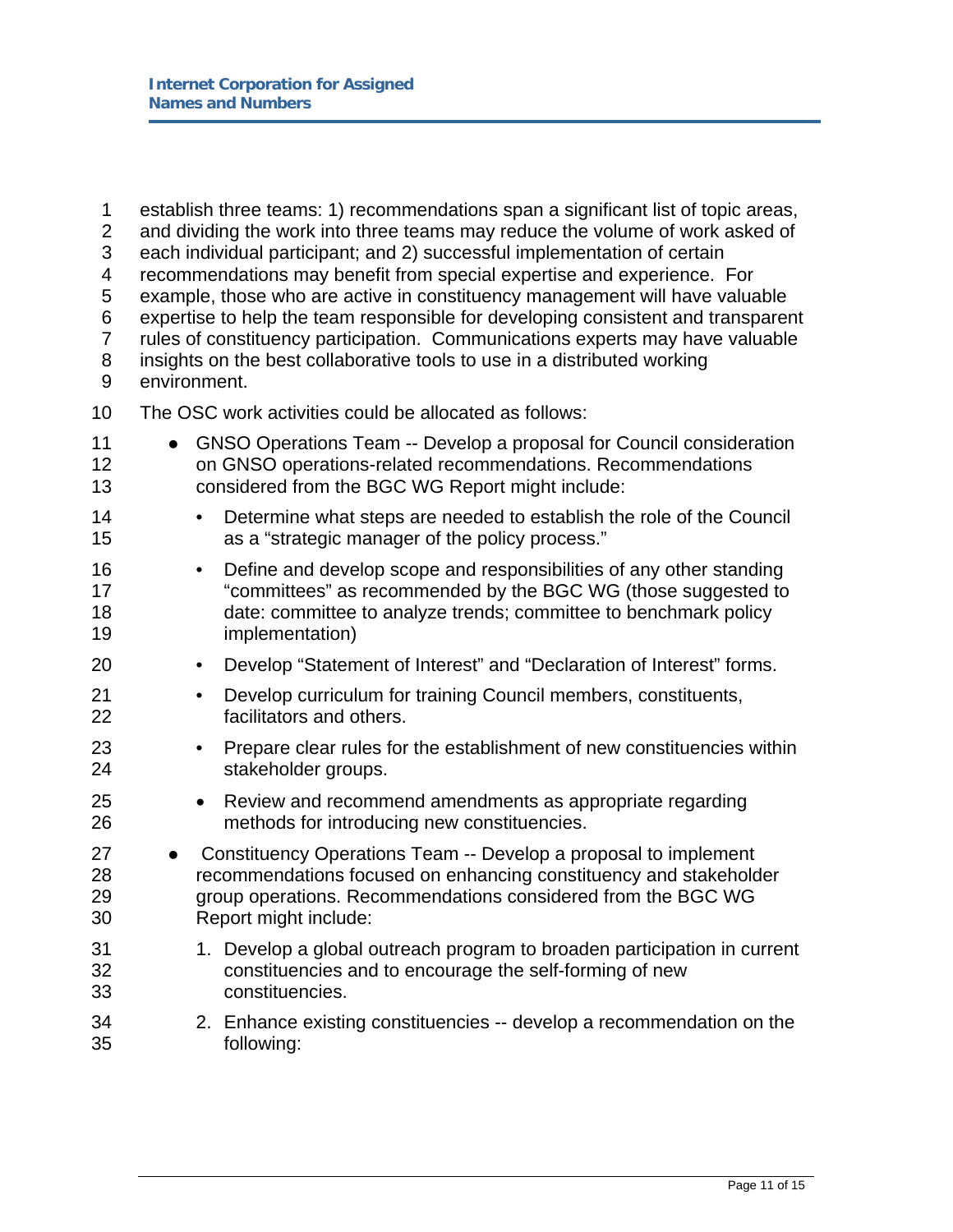1 • develop a set of top-level participation guidelines based on the 2 principles as defined in the GNSO recommendations 3 • develop a "tool kit" of basic administrative, operational and 4 technical services available to all constituencies 5 • Communications Team -- Improve coordination with other ICANN 6 structures. Develop a proposal to improve communication and 7 coordination for Council consideration. 8 The OSC also may consider whether any of the activities called for in the 9 recommendations lend themselves to being addressed through the 10 establishment of a special team. 11 **Membership in the OSC**  12 Initially, the OSC will be comprised of the following members: 13 • GNSO council chair and/or vice chair 14 • 1 representative from each constituency (need not be a Council member) 15 • 1 Nominating Committee appointee to the GNSO 16 **Other Participants in the OSC**  17 • Liaison or an appointed representative from ALAC and the GAC 18 · GNSO secretariat 19 • 1 ICANN policy staff representative 20 **Goals and Milestones for OSC**  21 • To be determined by the OSC and approved by the Council 22 **Decision making for the OSC**  23 • Unless otherwise determined by the OSC members, committee decisions 24 will be made using a "full consensus of the members" process. 25 **Initial OSC Teams**  26 • GNSO Operations Team 27 • Constituency Operations Team 28 • Communications Team 29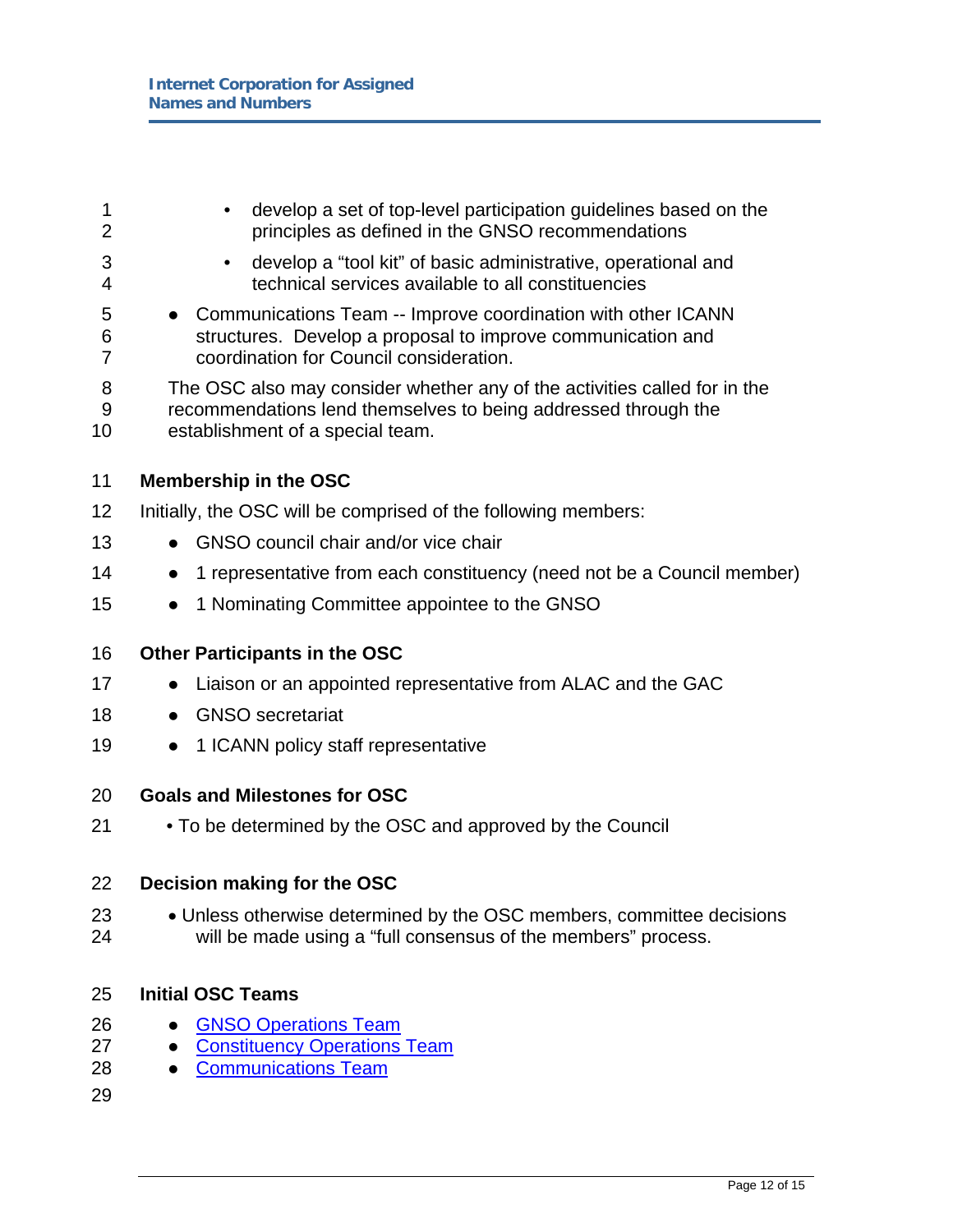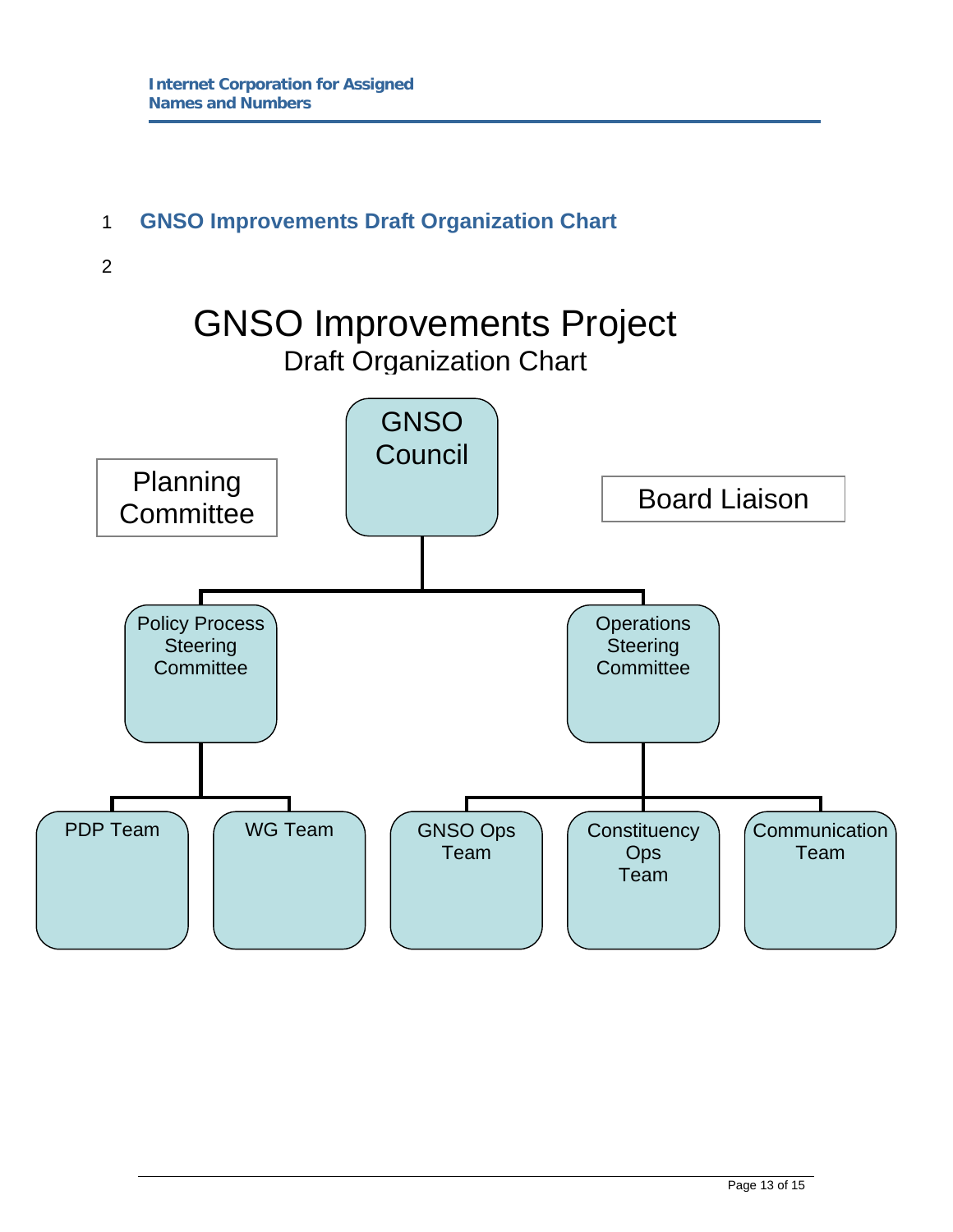## 1 **Glossary**

- 2 **BGC WG:** ICANN Board Governance Committee Working group on GNSO
- $3$  Improvements<sup>2</sup>

**Constituency3** 4 **:** Constituencies representing particular groups of community 5 stakeholders are the organizational units that comprise the GNSO Stakeholder 6 Groups. In the ICANN Structure, constituencies are certified by the Board of 7 Directors and specifically named in the organizational Bylaws. They are 8 expected to represent the global interests of the communities they purport to 9 represent and operate, to the maximum extent feasible, in an open and 10 transparent manner consistent with policies and procedures designed to ensure 11 fairness. 12 13 **Drafting Team:** A small ad-hoc group created by the council for the purpose of

14 developing a proposed document for discussion. The types of documents can 15 include a PDP charter, a motion in response to a PDP deliberative process, a

- 16 letter addressed to another organization, a request or report to the Board or an
- 17 ICANN senior staff member, or a standard council motion. Drafting teams should
- 18 include at least two council members as well as other members of the
- 19 community. The council members on the drafting team will be responsible for
- 20 maintaining liaison with the council. In most cases, the output of the Drafting
- 21 Team serves as a recommendation to the council and a starting place for
- 22 discussions and does not constitute an official position of the council.
- 23 **PDP:** Procedures for the Policy Development Process as defined in Bylaws
- 24 Article X Section 6. These are the procedures in effect until the PDPbis has been
- 25 adopted by the GNSO council and approved by the ICANN Board of Directors.
- 26

 $\overline{a}$ 

- 27 **PDPbis:** Policy Development Process as defined in response the BGC WG
- 28 **Planning Team:** Group formed to initiate the process for making the changes 29 recommend by BGC WG

<sup>&</sup>lt;sup>2</sup> "Improvements": A reference to the changes to be made in the GNSO in response to the BGC WG recommendations. The word "Improvements" is in quotes to remind those involved in the process that whether the changes constitute an actual improvement is something that remains to be seen and will only be capable of assessment several years after the transition.

 $3$  This is a working definition that may be modified as appropriate